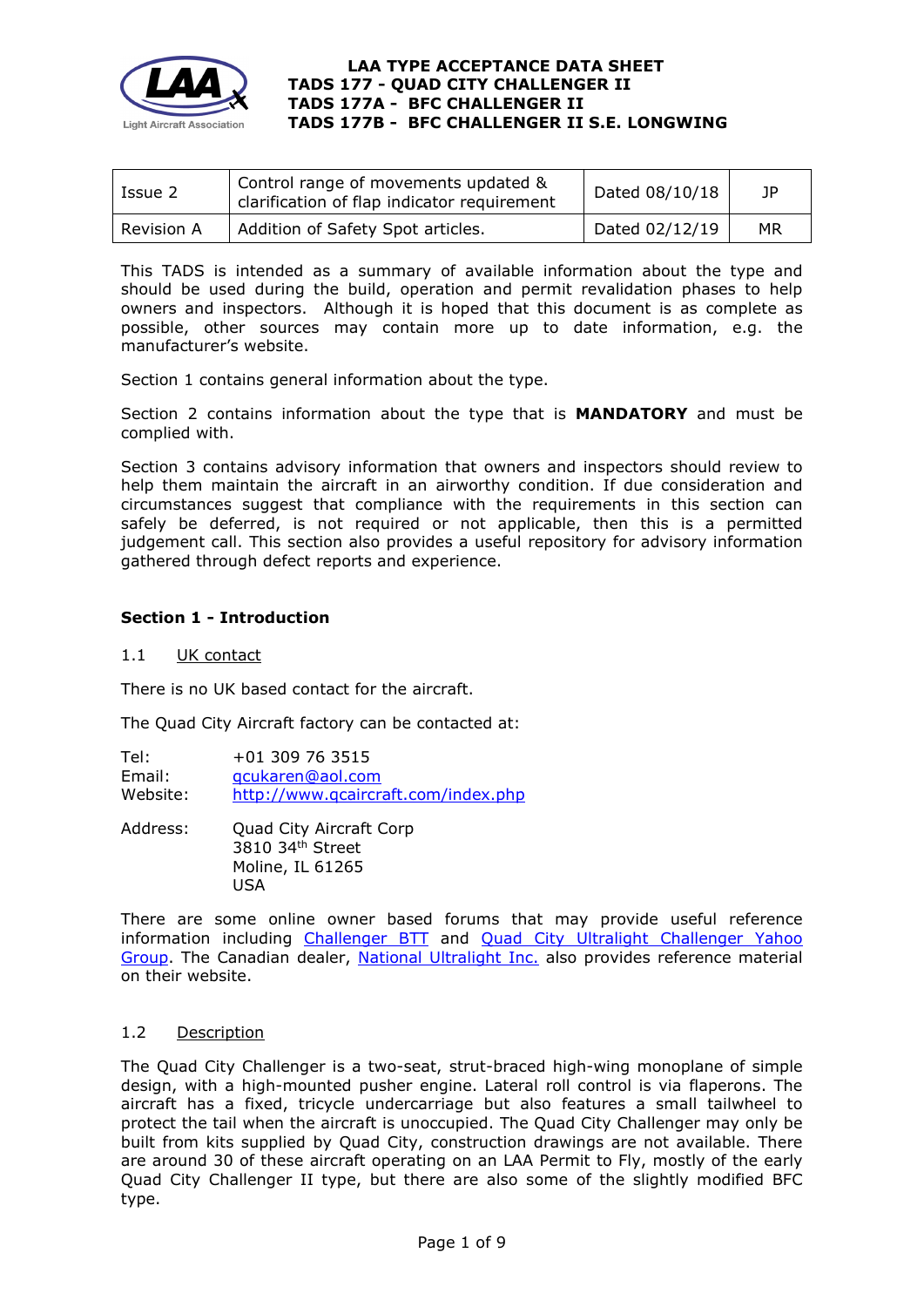

The BFC Challenger II was developed by BFC (a now defunct British based company) in conjunction with Quad City that incorporated a number of modifications over the original design. The wing tips are moulded GRP 'drooped' tips instead of the tapered tip with a tubular bow. In addition to the extended main and rear spars to suit the new wing tips, an additional compression strut and drag brace was added to each wing and the wing lift struts are longer. The main undercarriage is of a bungee-sprung tripod type (previously marketed by 'Back Forty') in place of the earlier cantilever spring leg and fitted with Matco 6" diameter wheel hubs.

A longer wingspan version of the BFC Challenger II is also available, called the BFC Challenger II Long Wing. The wings on this variant are 31.5 ft (against the 28 ft standard wing span). The longer wing is a standard option from the manufacturer. The Long Wing (and ailerons) differs also from being covered using pre-impregnated, prestitched and pre-coloured Dacron envelopes rather than the conventional doped and painted fabric covering of the standard wing. The Dacron covering does provide a small weight saving over the doped fabric covering.

A number of mandatory modifications were deemed necessary for UK approval. These are detailed in Section 2.6 of these TADS.

The aircraft is normally powered by the Rotax 503 or 582 although the Hirth 2705 and 2706 have also been approved. The propeller reduction drive unit is a Quad City supplied belt drive unit rather than a gearbox. The system utilises a wider than normal toothed belt in order to extend the belt life.

A number of propellers have been approved for installation including those by Arplast, Canadian Products, Ecoprop, GSC and Ivoprop. Note that the only propeller(s) approved for an individual aircraft are those listed on the individual aircraft's Operating Limitations document or in the [PTL/1](http://www.lightaircraftassociation.co.uk/engineering/NewMods/PTL.html) (where applicable).

The aircraft is classed as a microlight in the UK.

## **Section 2 – Mandatory information for owners, operators and inspectors**

At all times, responsibility for the maintenance and airworthiness of an aircraft rests with the owner. Condition No 3 of a Permit to Fly requires that: *"the aircraft shall be maintained in an airworthy condition".* 

## 2.1 Fast Build Kit 51% Compliance

There is no 'fast build' option for the type. The factory considers the standard airframe kit as a 'quick build' due to the level of completeness of the kit as shipped.

## 2.2 Build Manual

The aircraft kit is supplied with an assembly/owner's manual.

## 2.3 Build Inspections

Build inspection schedule 9.

Inspector approval codes A-A, A-M, K or M. Inspector signing off final inspection also requires 'first flight' endorsement.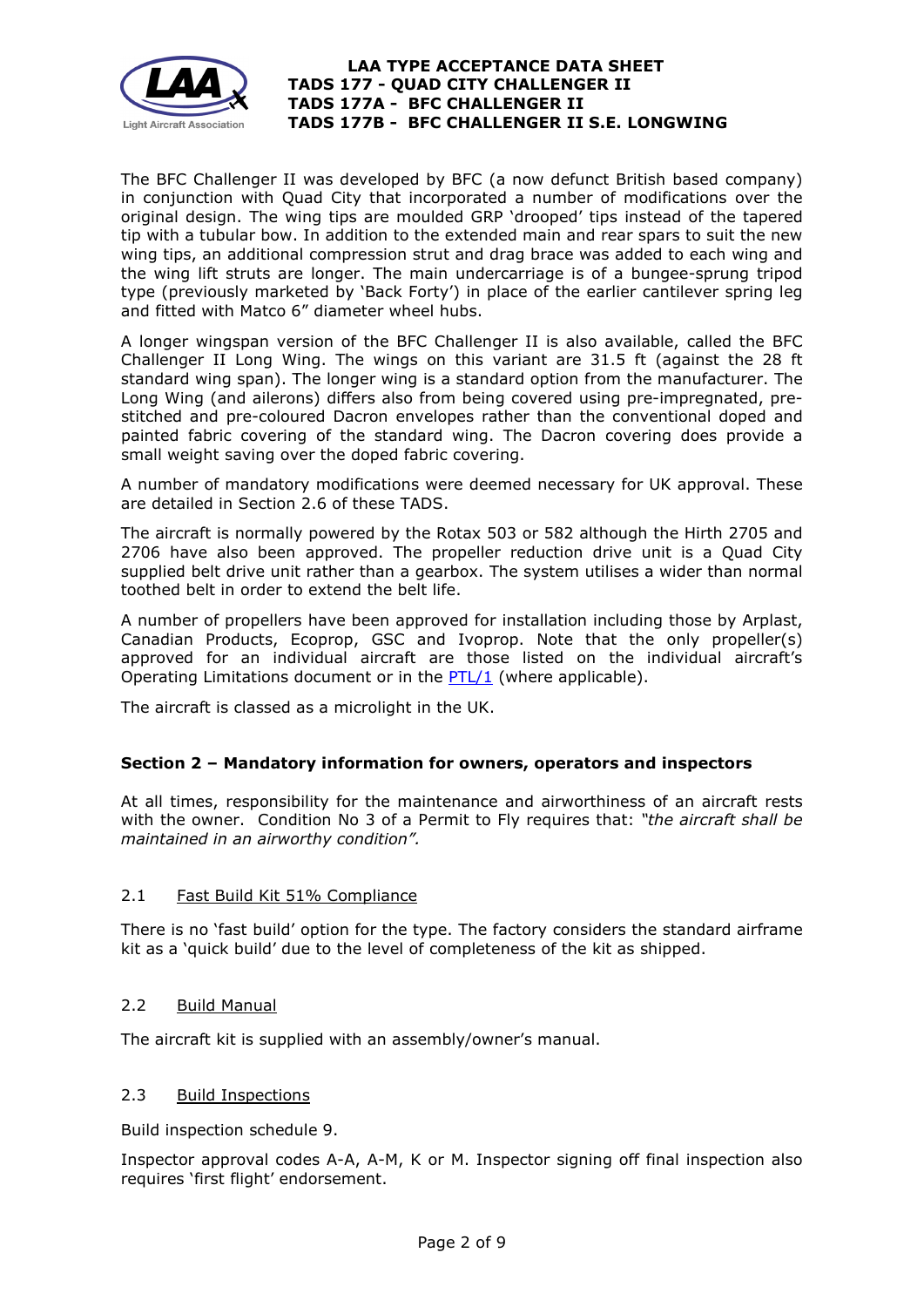

# 2.4 Flight Manual

There is no specific Flight Manual produced for the aircraft. Various unofficial manuals can be sourced online but should be used with caution and for reference purposes only, given the different aircraft modification states, engine and propeller installations.

## 2.5 Mandatory Permit Directives

There are no MPDs applicable to the type at this time.

Also check the LAA website for MPDs that are non-type specific [\(TL2.22\)](http://www.lightaircraftassociation.co.uk/engineering/TechnicalLeaflets/Operating%20An%20Aircraft/TL%202.22%20non-type%20specific%20MPDs.pdf).

| 2.6 | LAA Required Modifications (including LAA issued AILs, SBs, etc) |  |  |
|-----|------------------------------------------------------------------|--|--|
|     |                                                                  |  |  |

| MOD/177/001       | Aileron pulley brackets adjacent to control column drilled though<br>1/16" diameter and split pins fitted to act as cable guides.                                                                                                                                                                           |
|-------------------|-------------------------------------------------------------------------------------------------------------------------------------------------------------------------------------------------------------------------------------------------------------------------------------------------------------|
| MOD/177/002       | Positioning of wing tip bows (n/a to BFC versions).                                                                                                                                                                                                                                                         |
| MOD/177/003       | Aluminium alloy flaperon control horns at wing roots replaced with<br>identical parts made from stainless steel of the same gauge and<br>fitted using 1/8" diameter stainless steel rivets.                                                                                                                 |
| MOD/177/004       | Addition of flap position indicator (n/a to BFC versions) unless an<br>alternative method of determining flap position has been agreed<br>with LAA Engineering.                                                                                                                                             |
| MOD/177/005       | Short elevator pushrod adjacent to tailplane - fork ends replaced<br>with spherical rod-end bearings at front end of each pushrod.                                                                                                                                                                          |
| MOD/177/006       | Addition of shoulder harnesses to both seat positions.                                                                                                                                                                                                                                                      |
| MOD/177/007       | Plastic fuel pipe replaced with armoured fuel pipe between tank<br>and pump.                                                                                                                                                                                                                                |
| MOD/177/008       | Addition of nut, bolt, and plastic sleeve tube at rear throttle lever<br>assembly to provide a positive throttle stop at full throttle.                                                                                                                                                                     |
| MOD/177/009       | Addition of shaped aluminium alloy cups under bolts attaching<br>wing strut attachment brackets to fuselage longeron tubes and<br>addition of safety ring to provide class one locking of these bolts.                                                                                                      |
| MOD/177/010       | Fin and rudder 10" increased height and incorporating third<br>rudder hinge and 10" high dorsal fin. Welded fittings at base of fin<br>vertical tubes reinforced by the addition of welded gussets.<br>Revised fin, rudder, dorsal fin and welded assemblies are supplied<br>by Quad City as 'UK' standard. |
| MOD/177/011       | Mounting brackets for tailplane bracing struts remanufactured in<br>stainless steel of the same gauge (now supplied standard in kit)                                                                                                                                                                        |
| MOD/177/012       | Tailplane bracing struts plugged at each end with nylon or<br>aluminium alloy plugs to prevent wear at bolt holes and to allow<br>bolts to be pinched up tight without crushing tubes.                                                                                                                      |
| MOD/177/013       | Hegar reduction drive - inspect propeller nut split-pin (note:<br>previously mis-numbered MOD/177/001 in error).                                                                                                                                                                                            |
| MOD/177/014 Iss 2 | Propeller adaptor bolt torque check.                                                                                                                                                                                                                                                                        |
| MOD/177/015       | Inspection of lift strut lower attachment brackets. Within 5 hours<br>of 11/04/08 and every subsequent 50 flight hours.                                                                                                                                                                                     |

Modifications required for the BFC Challenger II (in addition to those required for the Quad City Challenger II listed above):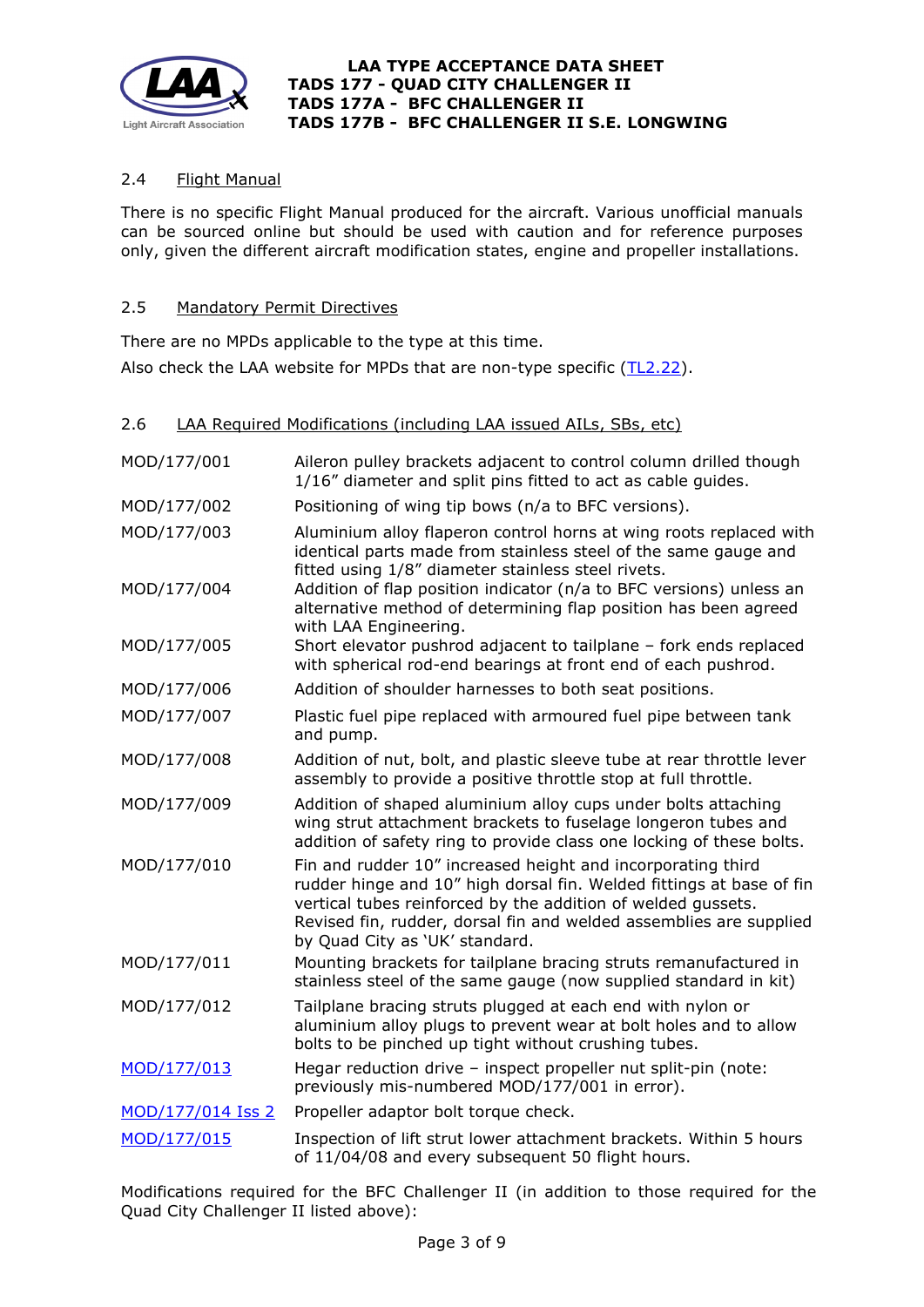

- 1 Extra inspection panels have been required in the lower wing surface fabric underneath both ends of the root end diagonal drag brace, so that any sign of loosening of the riveted joints on these members can be picked up on inspection in service. Drawing MW/CHAL-3 refers.
- 2 Front lift strut attachment bracket to fuselage bracket rotated through 90 degrees to allow strut to rotate about pivot bolt, increase in size of attachment bolt from AN4 to AN5 with 7/16" diameter bush through fuselage tube to allow nut to be torqued up to 70 inch pounds. Square 1/4" thick aluminium alloy load spreader washers fitted under heads of bolts. Drawing MW/CHAL-5 refers.
- 3 Front lift strut to front wing spar joint. AN3 bolts through wing spar tube upgraded to AN4, bolt through strut upgraded from AN4 to AN5. Size of attachment plates increased to provide correct 12 mm edge margin on bolt holes. Drawing MW/CHAL-1 issue B refers.
- 4 Front lift struts to be internally sleeved with 1 3/8" OD 17g HT30TF tube. Drawing MW/CHAL-1 issue B refers.
- 5 Lift struts fairings, if fitted, are to be removable to allow periodic inspection of lift struts. PFA letter to BFC dated 09/03/95 refers.
- 6 Jury struts to be fitted to wing spars and wing struts using eyebolts rather than blind riveted brackets. Drawing MW/CHAL-2 refers. G-MYRH uses a slightly different arrangement as shown drawing MW/CHAL-2 revision 1 which is also considered satisfactory.
- 7 The tailplane strut attachments to the fuselage boom have been re-designed utilising three 8-32 bolts to attach each strut bracket to the fuselage instead of three 1/8" diameter stainless steel blind rivets. The bolts for the rear strut brackets are accessible from the rear of the fuselage boom tube and 8-32 stiffnuts are fitted. The bolts for the front strut brackets are not accessible from the rear and consequently, 'Rivsert' blind fasteners are fitted to the fuselage boom and the bolts screwed into the Rivserts.

Modifications required for the BFC Challenger II Long Wing (in addition to those required for the Quad City Challenger II listed above):

- 1 Attachment of tailplane strut brackets to fuselage improved using bolted and riveted connection rather than rivets only.
- 2 Alternative design of front and rear spar attachment and lift strut attachment.
- 3 Additional reinforcing plate added to cross tube 2CT-4.
- 4 Addition of nylon compression block to roof tube/spar bracket.
- 5 Increase diameter of inboard wing drag strut to 1" OD.
- 6 Sleeve front wing spar and increase diameter of root bolt.
- 7 Reinforce rear wing spar.
- 8 Modified attachment of strut fairings to strut tubes to avoid drilling into strut tubes.
- 9 Revised jury struts.
- 10 1/16<sup>th</sup> diameter rudder and aileron cables to be replaced by 3/32 diameter equivalents.

## 2.7 Additional engine operating limitations to be placarded or shown by instrument markings

Due to the variety of engines installed on the aircraft type, refer to the relevant engine manufacturer's latest documentation for the definitive parameter values and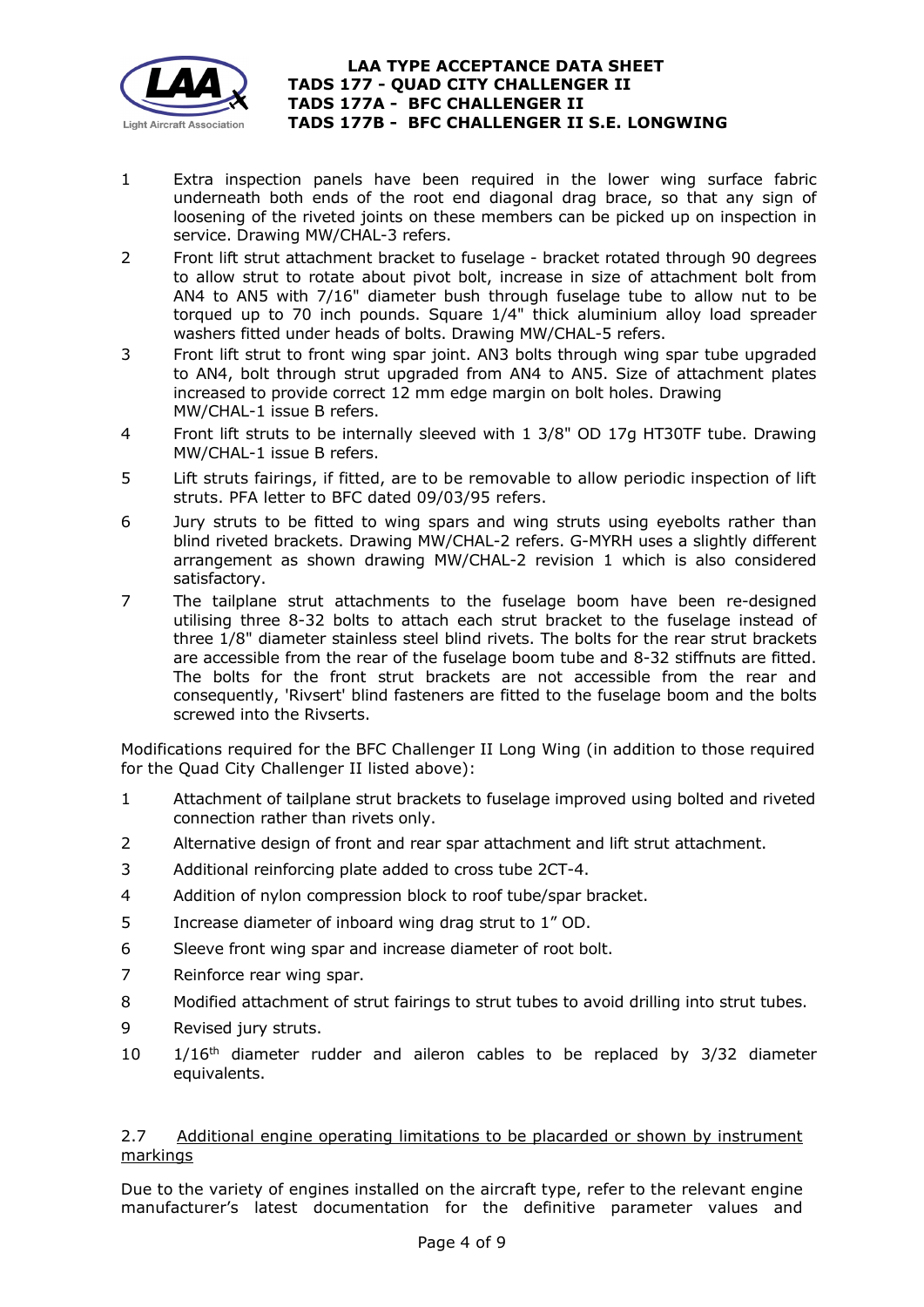

recommended instruments. Where an instrument is not fitted, the limit need not be displayed.

## 2.8 Control surface deflections

| Ailerons     | Up    | 30° Maximum          |  |
|--------------|-------|----------------------|--|
|              | Down  | 30° Maximum          |  |
| Elevators    | Up    | $30^{\circ}$         |  |
|              | Down  | 25°                  |  |
|              | Up    | N/A                  |  |
| Elevator tab | Down  | N/A                  |  |
|              | Left  | <b>TBC</b>           |  |
| Rudder       | Right | <b>TBC</b>           |  |
|              | Up    | $-10^{\circ}$ Reflex |  |
| Flaps        | Down  | $15 - 20^{\circ}$    |  |

# 2.9 Operating Limitations and Placards

Note that the wording on an individual aircraft's Operating Limitations document takes precedence, if different.

Quad City Challenger II (177)

- 1. Maximum number of occupants authorised to be carried: Two
- 2. The aircraft must be operated in compliance with the following operating limitations, which shall be displayed in the cockpit by means of placards or instrument markings:
	- 2.1 Aerobatic Limitations

Non-aerobatic operation only\* Intentional spinning is prohibited

\*Note: Non-aerobatic operation includes:

- i. Any manoeuvre necessary for normal flight
- ii. Intentional stalls from level flight
- iii. Steep turns in which the angle of bank does not exceed 60°
	- 2.2 Loading Limitations

Maximum Total Weight Authorised: 381 kg (840 lbs) CG Range: 20.0 inches to 28.0 inches aft of datum. Datum Point is: leading edge of the wing

2.3 Engine Limitations

Hirth 2705/2706 Maximum Engine RPM: 6200

Rotax 503/582 Maximum Engine RPM: 6800 Maximum continuous Engine RPM: 6200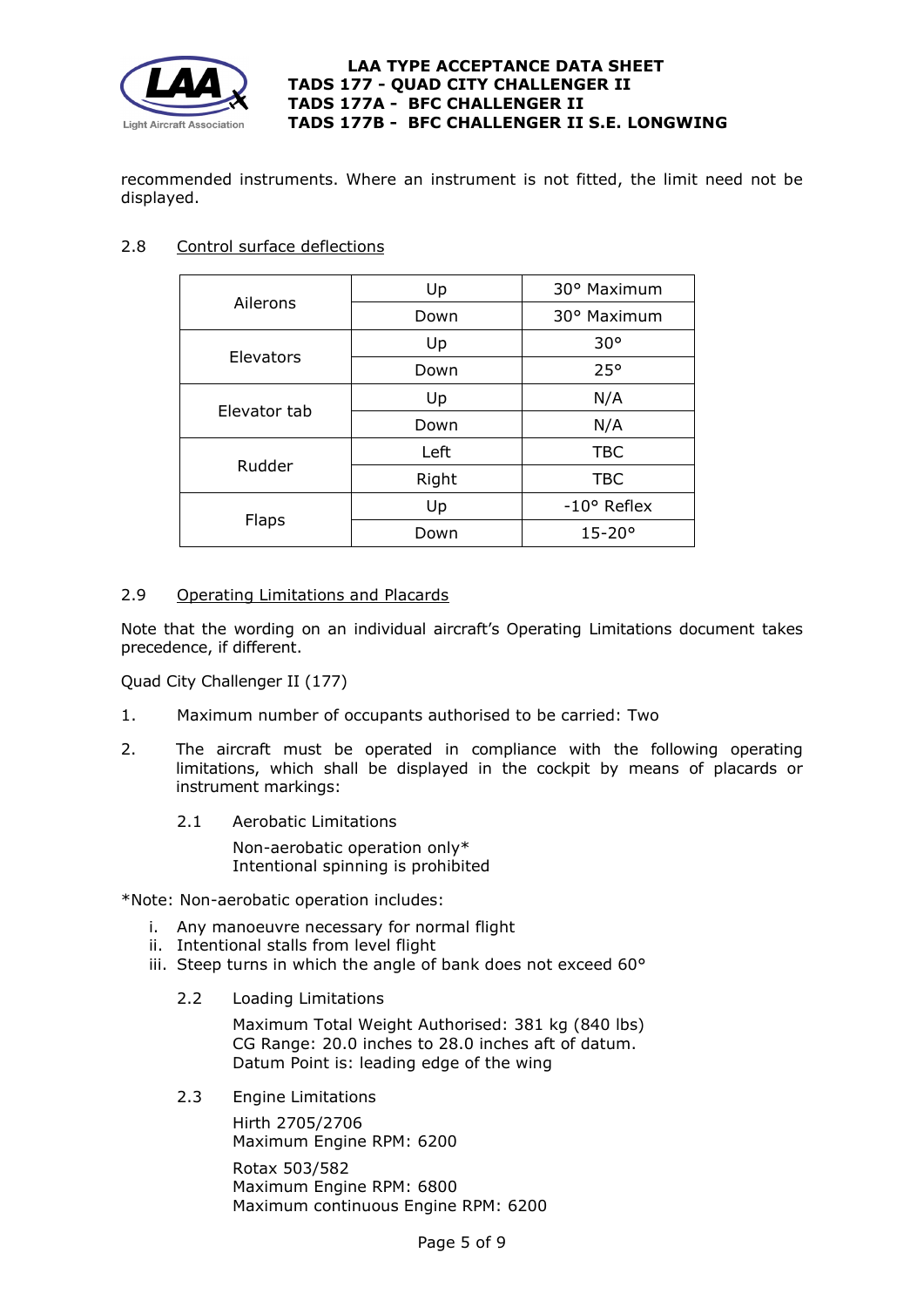

2.4 Airspeed Limitations

Maximum Indicated Airspeed ( $V_{NE}$ ): 100 mph (87 kts) Max Indicated Airspeed with Flaps Extended: 50 mph (43 kts)

2.5 Other Limitations

The aircraft shall be flown by day and under Visual Flight Rules only. Smoking in the aircraft is prohibited.

BFC Challenger II (177A) and BFC Challenger II Long Wing (177B)

- 1. Maximum number of occupants authorised to be carried: Two
- 2. The aircraft must be operated in compliance with the following operating limitations, which shall be displayed in the cockpit by means of placards or instrument markings:
	- 2.1 Aerobatic Limitations

Non-aerobatic operation only\* Intentional spinning is prohibited

## \*Note: Non-aerobatic operation includes:

- i. Any manoeuvre necessary for normal flight
- ii. Intentional stalls from level flight
- iii. Steep turns in which the angle of bank does not exceed 60°
	- 2.2 Loading Limitations

Maximum Total Weight Authorised: 381 kg (840 lbs) CG Range: 20.0 inches to 29.5 inches aft of datum. Datum Point is: leading edge of the wing

2.6 Engine Limitations

Rotax 582 Maximum engine RPM: 6800 Rotax 582/48 Maximum engine RPM: 6800 Maximum continuous engine RPM: 6500

2.7 Airspeed Limitations

Maximum Indicated Airspeed ( $V_{NE}$ ): 100 mph (87 kts)

2.8 Other Limitations

The aircraft shall be flown by day and under Visual Flight Rules only. Smoking in the aircraft is prohibited.

Additional Placards (all variants):

- 1. Solo flight from front seat only.
- 2. When flown solo by a pilot of less than 86 kg, 6 kg nose ballast must be carried.
- 3. When flown solo by a pilot of less than 80 kg, 12 kg nose ballast must be carried.
- 4. Consult weight and balance prior to flight if aircraft is reluctant to rotate onto nose wheel when pilot is seated in the cockpit.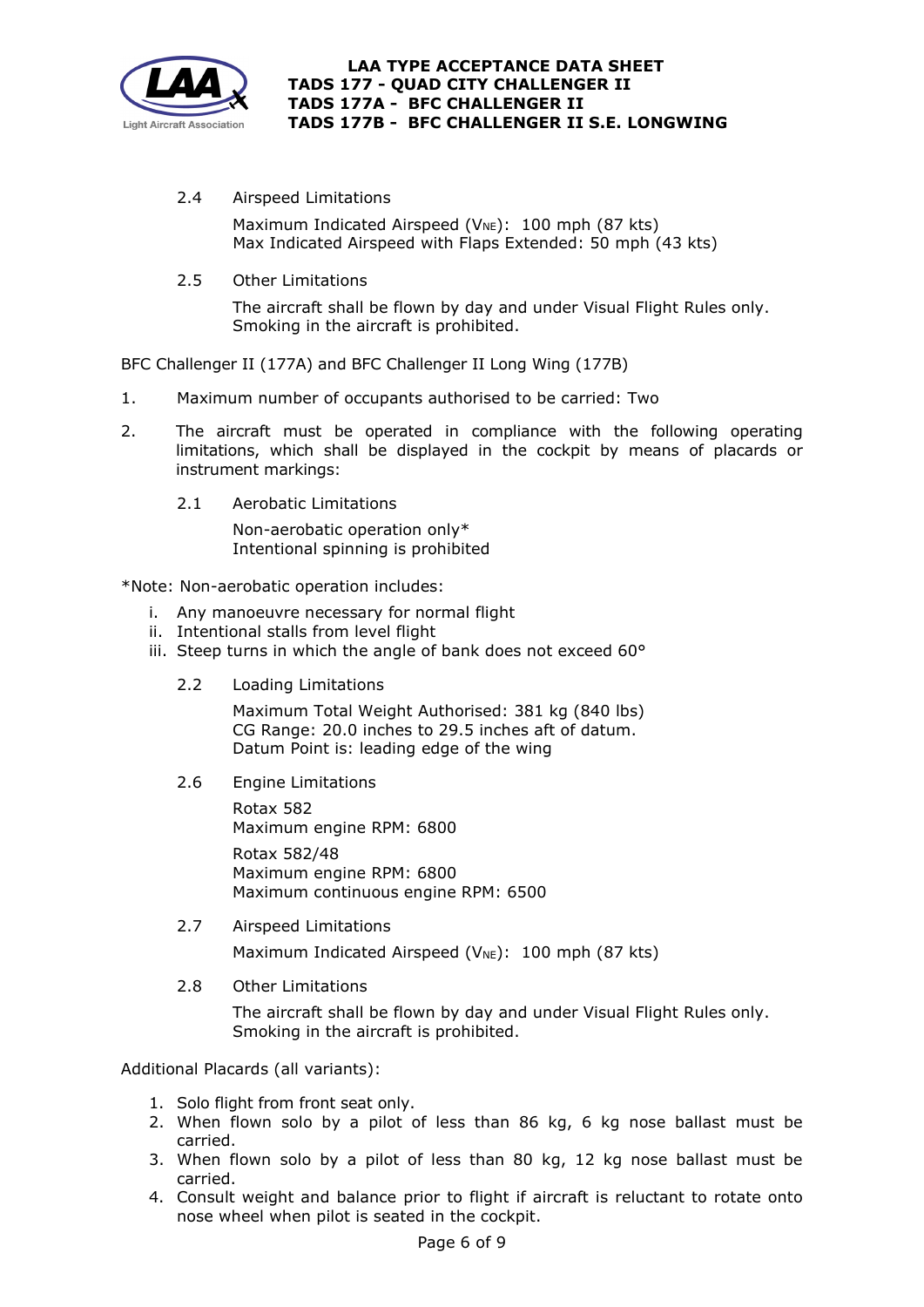

"Occupant Warning - This Aircraft has not been Certificated to an International Requirement"

A fireproof identification plate must be fitted to fuselage, engraved or stamped with aircraft's registration letters.

## 2.10 Maximum permitted empty weight

The maximum permitted empty weights are as follows:

| Aircraft model           | Engine    | Maximum empty weight |
|--------------------------|-----------|----------------------|
| Quad City Challenger II  | Rotax 503 | 195 ka               |
| <b>BFC Challenger II</b> | Rotax 582 | 192 kg               |

## **Section 3 – Advice to owners, operators and inspectors**

#### 3.1 Maintenance Manual

The aircraft kits are supplied with an assembly/owner's manual. This manual also contains useful maintenance information.

## 3.2 Standard Options

- 1. The revised fin and rudder (10" increased height plus other revisions) supplied by Quad City are accepted as standard options.
- 2. Pre-sewn Dacron wing and aileron coverings are acceptable as supplied by Quad City.

## 3.3 Manufacturer's Information (including Service Bulletins, Service Letters, etc)

There is no specific continuing airworthiness information issued by the kit manufacturer.

In the absence of any over-riding LAA classification, inspections and modifications published by the manufacturer should be satisfied according to the recommendation of the manufacturer. It is the owner's responsibility to be aware of and supply such information to their Inspector.

## 3.4 Special Inspection Points

- 1. Riveted/bolted aluminium tubular frame of very simple type, supplied largely pre-drilled and pre-assembled.
- 2. The aircraft is covered using conventional dope and fabric techniques, although the long span version is also available with pre-sewn Dacron envelopes for the wing and ailerons only, which are stretched over, riveted and heat-shrunk for tautness.
- 3. BFC Challenger II Long Wing: The use of pre-sewn Dacron covering on the tail surfaces was not accepted by LAA Engineering because the factory supply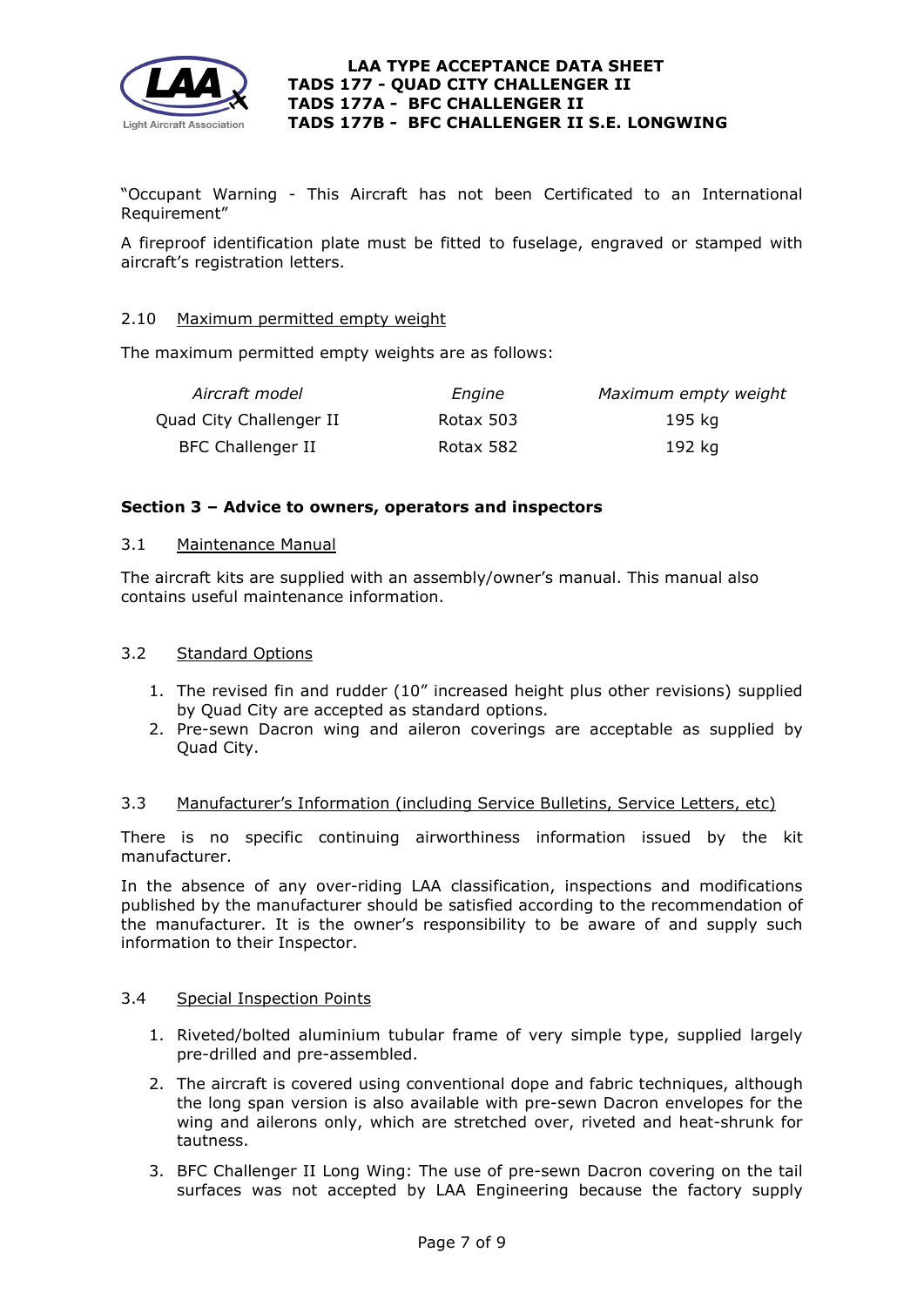

these already fitted to the tail surface structures, which prevented inspection of the underlying structure taking place before covering.

- 4. The undercarriage is of tricycle type, with no springing apart from that inherent in the rod type legs. The nose leg is attached to the fuselage using an unusual system incorporating Jubilee clips - the philosophy being that in a heavy landing the nose leg attachments (which are easily repairable) will fail before any major damage is done to the airframe itself. This appears to be satisfactory in service.
- 5. Inspectors should check all metalwork supplied in the kit carefully for quality before construction starts, including: adequate quality of holes, edge margin on rivet holes, freedom from scratch damage etc. One or two of the detail design features seem crude and 'go against the grain' with traditionalists but nevertheless the Quad City Challenger is a well-proven design with a good structural safety record to date. Build manual diagrams are reasonably clear and few construction problems have been reported. Check any 'squashed and bent' tube ends carefully for signs of minute cracks caused during manufacture, and dress out any damage to prevent cracks growing from these points in service. Ensure that all blind rivets are 'set' squarely and fully, and check that rivet heads are seated properly with a feeler gauge. The build manual is not detailed regarding engine installation and fuel system details etc.
- 6. Guidance on the design of the optional cockpit doors and their hinging/latching could be improved on. Builders should refer to information sources above for advice and inspectors take particular care to check that an airworthy result is achieved.
- 7. An unusual feature of the Challenger is the flaperon control system, which allows the ailerons to be drooped by winding a handle above the pilot's head.
- 8. The type has a surprisingly, torsionally flexible tail boom.
- 9. It is noted that a fuel cock is not fitted to the Challenger. This departure from normal requirements has been accepted on the Challenger on the basis of arguments specific to this aircraft type.
- 10. Note this is a very lightweight aircraft. Addition of extra 'options' will most likely result in the aircraft being overweight.
- 11.Builders should preferably use an already accepted engine/propeller/exhaust combination unless they want to go through the rigmarole of noise testing with the CAA Noise Department.
- 12. Owners and inspectors should refer to the Owner's Manual which contains a maintenance schedule and other important maintenance information. Owners should obtain this manual, along with the maintenance manual and service bulletins etc for the installed engine and make this available to their LAA inspector. Further information can be found in the [Maintenance](http://www.lightaircraftassociation.co.uk/engineering/Maintenance/Aircraft_Maintenance.html) section of the LAA website.
- 13. With Rotax 503 powered examples, corrosion of the fan-belt pulley must be considered during maintenance inspections. There have been occasions where corroded pulley surfaces have caused rapid wear of the cooling fan belt causing belt slippage and subsequent engine over-heating.
- 14.Check very carefully for signs of cracks or looseness developing in the riveted attachment of the tailplane strut brackets to the fuselage and tailplane.
- 15.Check for looseness of the control surface hinges and their attachment to the flying surfaces.